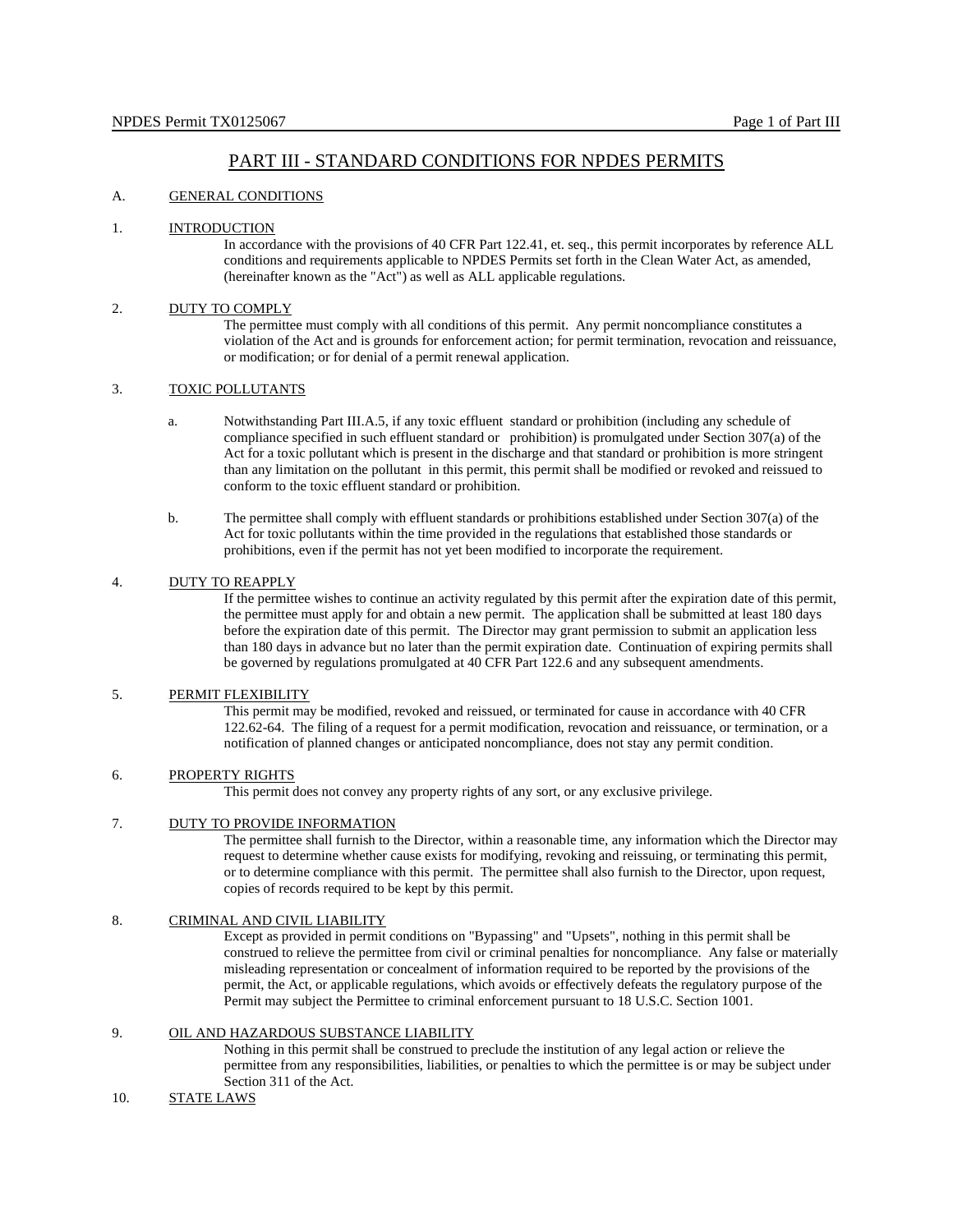Nothing in this permit shall be construed to preclude the institution of any legal action or relieve the permittee from any responsibilities, liabilities, or penalties established pursuant to any applicable State law or regulation under authority preserved by Section 510 of the Act.

### 11. SEVERABILITY

The provisions of this permit are severable, and if any provision of this permit or the application of any provision of this permit to any circumstance is held invalid, the application of such provision to other circumstances, and the remainder of this permit, shall not be affected thereby.

#### B. PROPER OPERATION AND MAINTENANCE

#### 1. NEED TO HALT OR REDUCE NOT A DEFENSE

It shall not be a defense for a permittee in an enforcement action that it would have been necessary to halt or reduce the permitted activity in order to maintain compliance with the conditions of this permit. The permittee is responsible for maintaining adequate safeguards to prevent the discharge of untreated or inadequately treated wastes during electrical power failure either by means of alternate power sources, standby generators or retention of inadequately treated effluent.

### 2. DUTY TO MITIGATE

The permittee shall take all reasonable steps to minimize or prevent any discharge in violation of this permit which has a reasonable likelihood of adversely affecting human health or the environment.

## 3. PROPER OPERATION AND MAINTENANCE

- a. The permittee shall at all times properly operate and maintain all facilities and systems of treatment and control (and related appurtenances) which are installed or used by permittee as efficiently as possible and in a manner which will minimize upsets and discharges of excessive pollutants and will achieve compliance with the conditions of this permit. Proper operation and maintenance also includes adequate laboratory controls and appropriate quality assurance procedures. This provision requires the operation of backup or auxiliary facilities or similar systems which are installed by a permittee only when the operation is necessary to achieve compliance with the conditions of this permit.
- b. The permittee shall provide an adequate operating staff which is duly qualified to carry out operation, maintenance and testing functions required to insure compliance with the conditions of this permit.

#### 4. BYPASS OF TREATMENT FACILITIES

## a. BYPASS NOT EXCEEDING LIMITATIONS

The permittee may allow any bypass to occur which does not cause effluent limitations to be exceeded, but only if it also is for essential maintenance to assure efficient operation. These bypasses are not subject to the provisions of Parts III.B.4.b. and 4.c.

### b. NOTICE

### (1) ANTICIPATED BYPASS

If the permittee knows in advance of the need for a bypass, it shall submit prior notice, if possible at least ten days before the date of the bypass.

(2) <sup>U</sup>UNANTICIPATED BYPASS The permittee shall, within 24 hours, submit notice of an unanticipated bypass as required in Part III.D.7.

### c. PROHIBITION OF BYPASS

- (1) Bypass is prohibited, and the Director may take enforcement action against a permittee for bypass, unless:
	- (a) Bypass was unavoidable to prevent loss of life, personal injury, or severe property damage;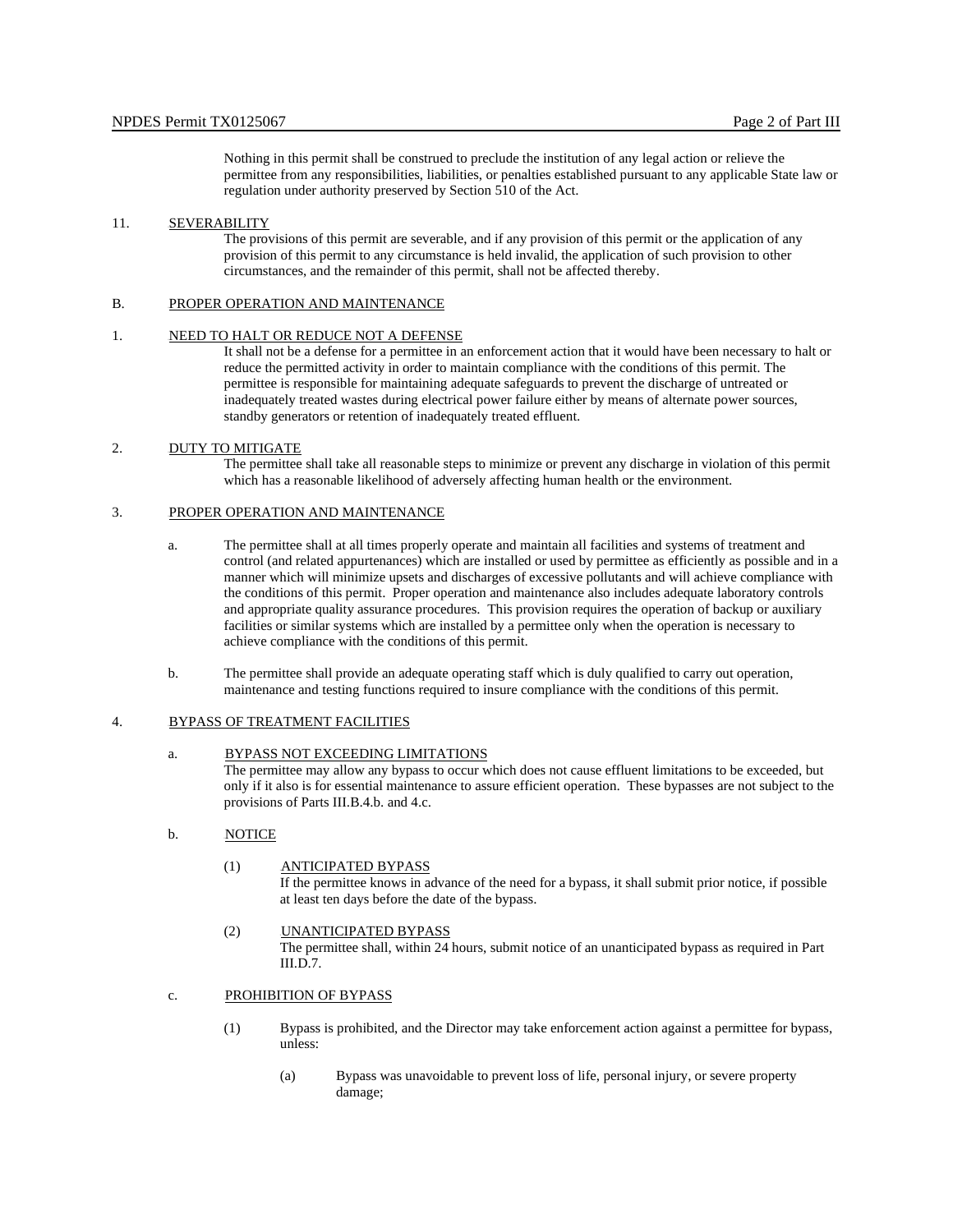- (b) There were no feasible alternatives to the bypass, such as the use of auxiliary treatment facilities, retention of untreated wastes, or maintenance during normal periods of equipment downtime. This condition is not satisfied if adequate back-up equipment should have been installed in the exercise of reasonable engineering judgment to prevent a bypass which occurred during normal periods of equipment downtime or preventive maintenance; and,
- (c) The permittee submitted notices as required by Part III.B.4.b.
- (2) The Director may allow an anticipated bypass after considering its adverse effects, if the Director determines that it will meet the three conditions listed at Part III.B.4.c(1).

## 5. UPSET CONDITIONS

a. EFFECT OF AN UPSET

An upset constitutes an affirmative defense to an action brought for noncompliance with such technologybased permit effluent limitations if the requirements of Part III.B.5.b. are met. No determination made during administrative review of claims that noncompliance was caused by upset, and before an action for noncompliance, is final administrative action subject to judicial review.

#### b. CONDITIONS NECESSARY FOR A DEMONSTRATION OF UPSET

A permittee who wishes to establish the affirmative defense of upset shall demonstrate, through properly signed, contemporaneous operating logs, or other relevant evidence that:

- (1) An upset occurred and that the permittee can identify the cause(s) of the upset;
- (2) The permitted facility was at the time being properly operated;
- (3) The permittee submitted notice of the upset as required by Part III.D.7; and,
- (4) The permittee complied with any remedial measures required by Part III.B.2.

### c. BURDEN OF PROOF

In any enforcement proceeding, the permittee seeking to establish the occurrence of an upset has the burden of proof.

### 6. REMOVED SUBSTANCES

Unless otherwise authorized, solids, sewage sludges, filter backwash, or other pollutants removed in the course of treatment or wastewater control shall be disposed of in a manner such as to prevent any pollutant from such materials from entering navigable waters.

#### 7. PERCENT REMOVAL (PUBLICLY OWNED TREATMENT WORKS)

For publicly owned treatment works, the 30-day average (or Monthly Average) percent removal for Biochemical Oxygen Demand and Total Suspended Solids shall not be less than 85 percent unless otherwise authorized by the permitting authority in accordance with 40 CFR 133.103.

### C. MONITORING AND RECORDS

### 1. INSPECTION AND ENTRY

The permittee shall allow the Director, or an authorized representative, upon the presentation of credentials and other documents as may be required by the law to:

- a. Enter upon the permittee's premises where a regulated facility or activity is located or conducted, or where records must be kept under the conditions of this permit;
- b. Have access to and copy, at reasonable times, any records that must be kept under the conditions of this permit;
- c. Inspect at reasonable times any facilities, equipment (including monitoring and control equipment), practices or operations regulated or required under this permit; and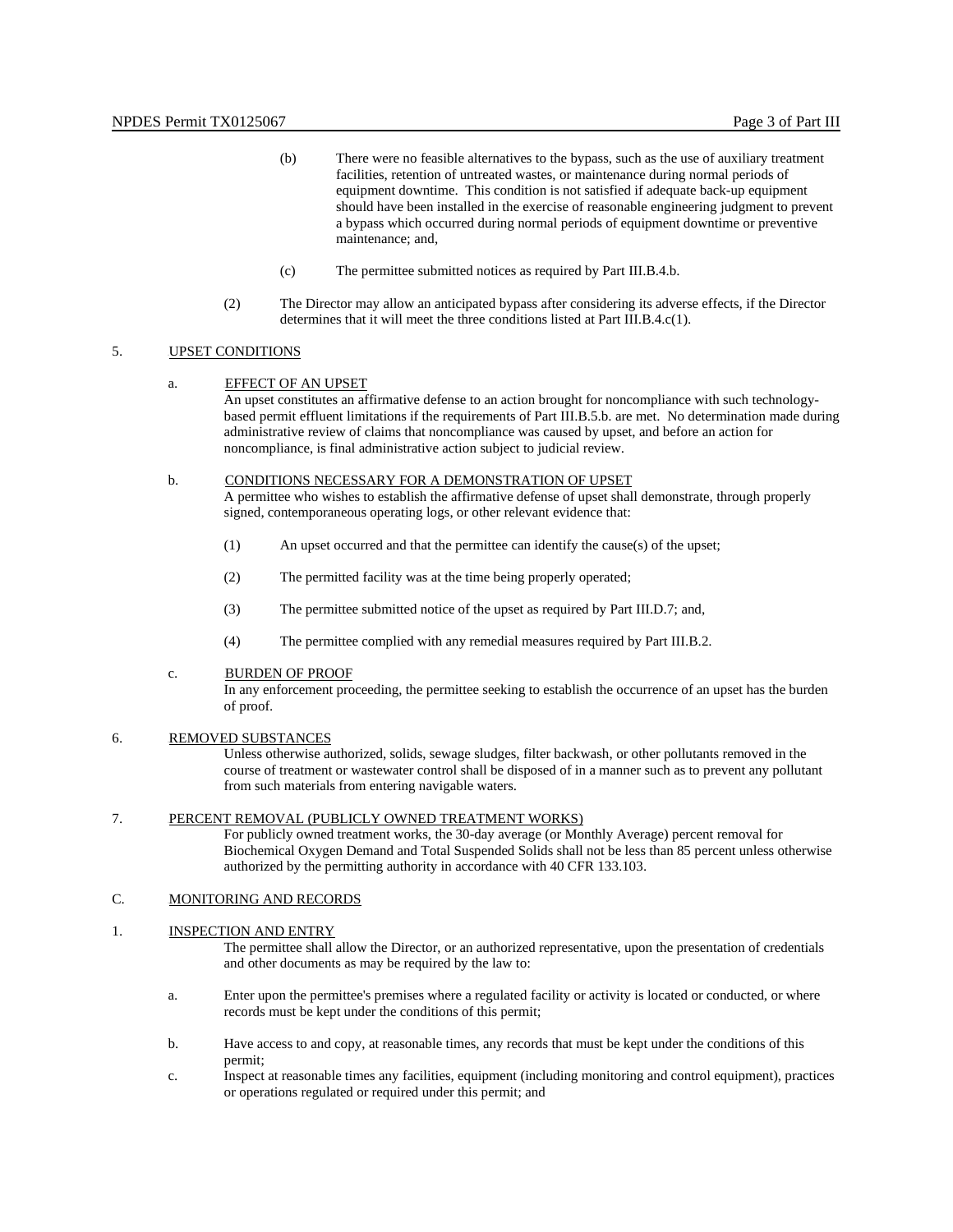d. Sample or monitor at reasonable times, for the purpose of assuring permit compliance or as otherwise authorized by the Act, any substances or parameters at any location.

## 2. REPRESENTATIVE SAMPLING

Samples and measurements taken for the purpose of monitoring shall be representative of the monitored activity.

#### 3. RETENTION OF RECORDS

The permittee shall retain records of all monitoring information, including all calibration and maintenance records and all original strip chart recordings for continuous monitoring instrumentation, copies of all reports required by this permit, and records of all data used to complete the application for this permit, for a period of at least 3 years from the date of the sample, measurement, report, or application. This period may be extended by request of the Director at any time.

## 4. RECORD CONTENTS

Records of monitoring information shall include:

- a. The date, exact place, and time of sampling or measurements;
- b. The individual(s) who performed the sampling or measurements;
- c. The date(s) and time(s) analyses were performed;
- d. The individual(s) who performed the analyses;
- e. The analytical techniques or methods used; and
- f. The results of such analyses.

### 5. MONITORING PROCEDURES

- a. Monitoring must be conducted according to test procedures approved under 40 CFR Part 136, unless other test procedures have been specified in this permit or approved by the Regional Administrator.
- b. The permittee shall calibrate and perform maintenance procedures on all monitoring and analytical instruments at intervals frequent enough to insure accuracy of measurements and shall maintain appropriate records of such activities.
- c. An adequate analytical quality control program, including the analyses of sufficient standards, spikes, and duplicate samples to insure the accuracy of all required analytical results shall be maintained by the permittee or designated commercial laboratory.

### 6. FLOW MEASUREMENTS

Appropriate flow measurement devices and methods consistent with accepted scientific practices shall be selected and used to ensure the accuracy and reliability of measurements of the volume of monitored discharges. The devices shall be installed, calibrated, and maintained to insure that the accuracy of the measurements is consistent with the accepted capability of that type of device. Devices selected shall be capable of measuring flows with a maximum deviation of less than 10% from true discharge rates throughout the range of expected discharge volumes.

### D. REPORTING REQUIREMENTS

#### 1. PLANNED CHANGES

### a. INDUSTRIAL PERMITS

The permittee shall give notice to the Director as soon as possible of any planned physical alterations or additions to the permitted facility. Notice is required only when:

- (1) The alteration or addition to a permitted facility may meet one of the criteria for determining whether a facility is a new source in 40 CFR Part 122.29(b); or,
- (2) The alteration or addition could significantly change the nature or increase the quantity of pollutants discharged. This notification applies to pollutants which are subject neither to effluent limitations in the permit, nor to notification requirements listed at Part III.D.10.a.
- b. MUNICIPAL PERMITS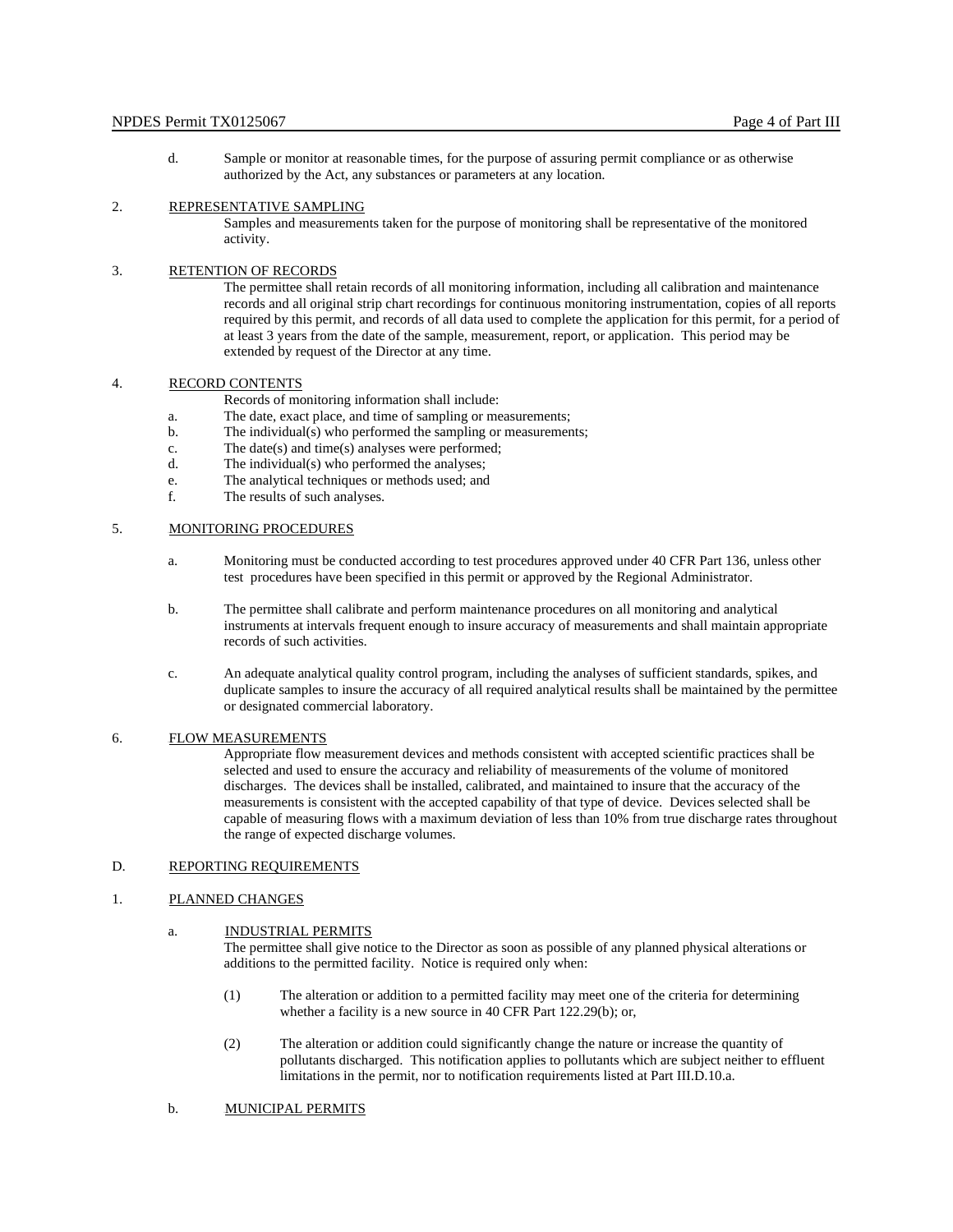Any change in the facility discharge (including the introduction of any new source or significant discharge or significant changes in the quantity or quality of existing discharges of pollutants) must be reported to the permitting authority. In no case are any new connections, increased flows, or significant changes in influent quality permitted that will cause violation of the effluent limitations specified herein.

### 2. ANTICIPATED NONCOMPLIANCE

The permittee shall give advance notice to the Director of any planned changes in the permitted facility or activity which may result in noncompliance with permit requirements.

#### 3. TRANSFERS

This permit is not transferable to any person except after notice to the Director. The Director may require modification or revocation and reissuance of the permit to change the name of the permittee and incorporate such other requirements as may be necessary under the Act.

#### 4. <sup>U</sup>DISCHARGE MONITORING REPORTS AND OTHER REPORTS

Monitoring results must be reported on Discharge Monitoring Report (DMR) Form EPA No. 3320-1 in accordance with the "General Instructions" provided on the form. The permittee shall submit the original DMR signed and certified as required by Part III.D.11 and all other reports required by Part III.D. to the EPA at the address below. Duplicate copies of DMR's and all other reports shall be submitted to the appropriate State agency(ies) at the following address(es):

#### EPA:

Compliance Assurance and Enforcement Division Water Enforcement Branch (6EN-W) U.S. Environmental Protection Agency, Region 6 1445 Ross Avenue Dallas, TX 75202-2733

Texas:

Program Manager Environmental Services Railroad Commission of Texas 1701 North Congress Avenue P.O. Box 12967 Austin, Texas 7871-2967

### 5. ADDITIONAL MONITORING BY THE PERMITTEE

If the permittee monitors any pollutant more frequently than required by this permit, using test procedures approved under 40 CFR Part 136 or as specified in this permit, the results of this monitoring shall be included in the calculation and reporting of the data submitted in the Discharge Monitoring Report (DMR). Such increased monitoring frequency shall also be indicated on the DMR.

#### 6. AVERAGING OF MEASUREMENTS

Calculations for all limitations which require averaging of measurements shall utilize an arithmetic mean unless otherwise specified by the Director in the permit.

### 7. TWENTY-FOUR HOUR REPORTING

- a. The permittee shall report any noncompliance which may endanger health or the environment. Any information shall be provided orally within 24 hours from the time the permittee becomes aware of the circumstances. A written submission shall be provided within 5 days of the time the permittee becomes aware of the circumstances. The report shall contain the following information:
	- (1) A description of the noncompliance and its cause;
	- (2) The period of noncompliance including exact dates and times, and if the noncompliance has not been corrected, the anticipated time it is expected to continue; and,
	- (3) Steps being taken to reduce, eliminate, and prevent recurrence of the noncomplying discharge.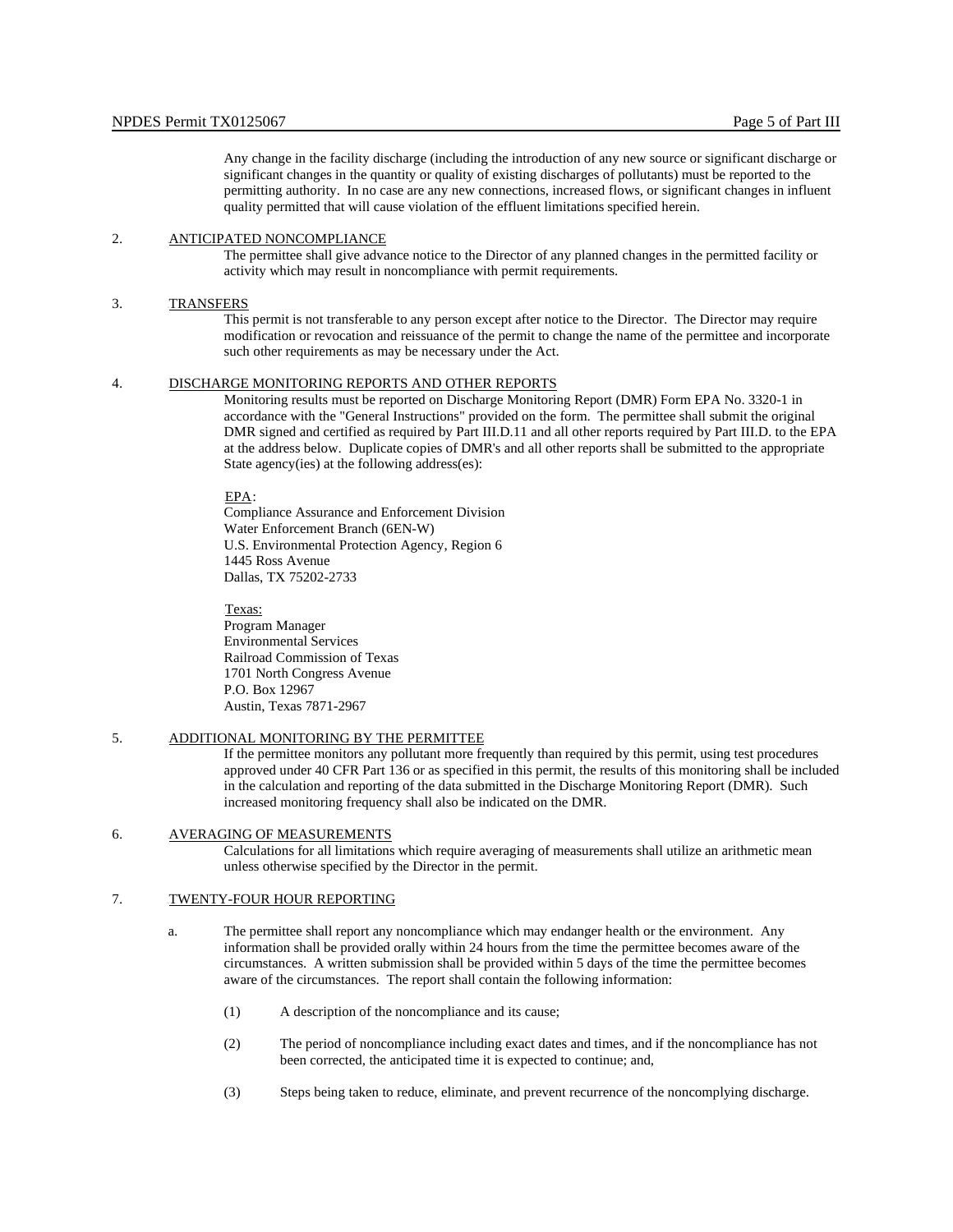- b. The following shall be included as information which must be reported within 24 hours:
	- (1) Any unanticipated bypass which exceeds any effluent limitation in the permit;
	- (2) Any upset which exceeds any effluent limitation in the permit; and,
	- (3) Violation of a maximum daily discharge limitation for any of the pollutants listed by the Director in Part II (industrial permits only) of the permit to be reported within 24 hours.
- c. The Director may waive the written report on a case-by-case basis if the oral report has been received within 24 hours.

#### 8. OTHER NONCOMPLIANCE

The permittee shall report all instances of noncompliance not reported under Parts III.D.4 and D.7 and Part I.B (for industrial permits only) at the time monitoring reports are submitted. The reports shall contain the information listed at Part III.D.7.

### 9. OTHER INFORMATION

Where the permittee becomes aware that it failed to submit any relevant facts in a permit application, or submitted incorrect information in a permit application or in any report to the Director, it shall promptly submit such facts or information.

#### 10. CHANGES IN DISCHARGES OF TOXIC SUBSTANCES

All existing manufacturing, commercial, mining, and silvacultural permittees shall notify the Director as soon as it knows or has reason to believe:

- a. That any activity has occurred or will occur which would result in the discharge, on a routine or frequent basis, of any toxic pollutant listed at 40 CFR Part 122, Appendix D, Tables II and III (excluding Total Phenols) which is not limited in the permit, if that discharge will exceed the highest of the following "notification levels":
	- (1) One hundred micrograms per liter  $(100 \mu g/L)$ ;
	- (2) Two hundred micrograms per liter (200  $\mu$ g/L) for acrolein and acrylonitrile; five hundred micrograms per liter (500 μg/L) for 2,4-dinitro-phenol and for 2-methyl-4,6-dinitrophenol; and one milligram per liter (1 mg/L) for antimony;
	- (3) Five (5) times the maximum concentration value reported for that pollutant in the permit application; or
	- (4) The level established by the Director.
- b. That any activity has occurred or will occur which would result in any discharge, on a nonroutine or infrequent basis, of a toxic pollutant which is not limited in the permit, if that discharge will exceed the highest of the following "notification levels":
	- (1) Five hundred micrograms per liter  $(500 \mu g/L)$ ;
	- (2) One milligram per liter (1 mg/L) for antimony;
	- (3) Ten (10) times the maximum concentration value reported for that pollutant in the permit application; or
	- (4) The level established by the Director.

#### 11. SIGNATORY REQUIREMENTS

All applications, reports, or information submitted to the Director shall be signed and certified.

- a. ALL PERMIT APPLICATIONS shall be signed as follows:
	- $(1)$  EOR A CORPORATION by a responsible corporate officer. For the purpose of this section, a responsible corporate officer means:
		- (a) A president, secretary, treasurer, or vice-president of the corporation in charge of a principal business function, or any other person who performs similar policy or decision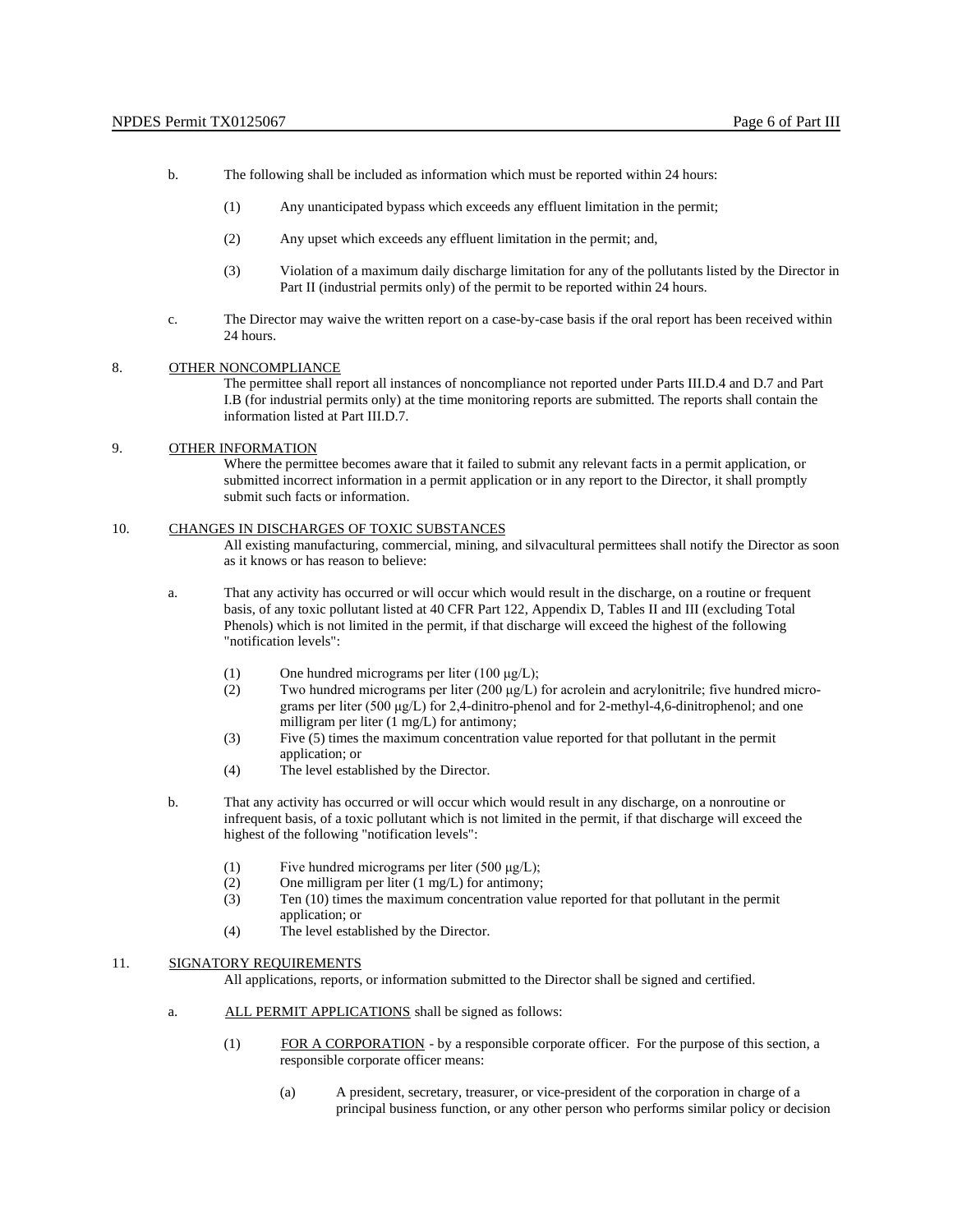making functions for the corporation; or,

- (b) The manager of one or more manufacturing, production, or operating facilities, provided, the manager is authorized to make management decisions which govern the operation of the regulated facility including having the explicit or implicit duty of making major capital investment recommendations, and initiating and directing other comprehensive measures to assure long term environmental compliance with environmental laws and regulations; the manager can ensure that the necessary systems are established or actions taken to gather complete and accurate information for permit application requirements; and where authority to sign documents has been assigned or delegated to the manager in accordance with corporate procedures.
- $(2)$  EOR A PARTNERSHIP OR SOLE PROPRIETORSHIP by a general partner or the proprietor, respectively.
- (3) FOR A MUNICIPALITY, STATE, FEDERAL, OR OTHER PUBLIC AGENCY by either a principal executive officer or ranking elected official. For purposes of this section, a principal executive officer of a Federal agency includes:
	- (a) The chief executive officer of the agency, or
	- (b) A senior executive officer having responsibility for the overall operations of a principal geographic unit of the agency.
- b. ALL REPORTS required by the permit and other information requested by the Director shall be signed by a person described above or by a duly authorized representative of that person. A person is a duly authorized representative only if:
	- (1) The authorization is made in writing by a person described above;
	- (2) The authorization specifies either an individual or a position having responsibility for the overall operation of the regulated facility or activity, such as the position of plant manager, operator of a well or a well field, superintendent, or position of equivalent responsibility, or an individual or position having overall responsibility for environmental matters for the company. A duly authorized representative may thus be either a named individual or an individual occupying a named position; and,
	- (3) The written authorization is submitted to the Director.

#### c. **CERTIFICATION**

Any person signing a document under this section shall make the following certification:

"I certify under penalty of law that this document and all attachments were prepared under my direction or supervision in accordance with a system designed to assure that qualified personnel properly gather and evaluate the information submitted. Based on my inquiry of the person or persons who manage the system, or those persons directly responsible for gathering the information, the information submitted is, to the best of my knowledge and belief, true, accurate, and complete. I am aware that there are significant penalties for submitting false information, including the possibility of fine and imprisonment for knowing violations."

### 12. AVAILABILITY OF REPORTS

Except for applications, effluent data, permits, and other data specified in 40 CFR 122.7, any information submitted pursuant to this permit may be claimed as confidential by the submitter. If no claim is made at the time of submission, information may be made available to the public without further notice.

# E. PENALTIES FOR VIOLATIONS OF PERMIT CONDITIONS

### 1. CRIMINAL

#### a. NEGLIGENT VIOLATIONS

The Act provides that any person who negligently violates permit conditions implementing Section 301, 302, 306, 307, 308, 318, or 405 of the Act is subject to a fine of not less than \$2,500 nor more than \$25,000 per day of violation, or by imprisonment for not more than 1 year, or both.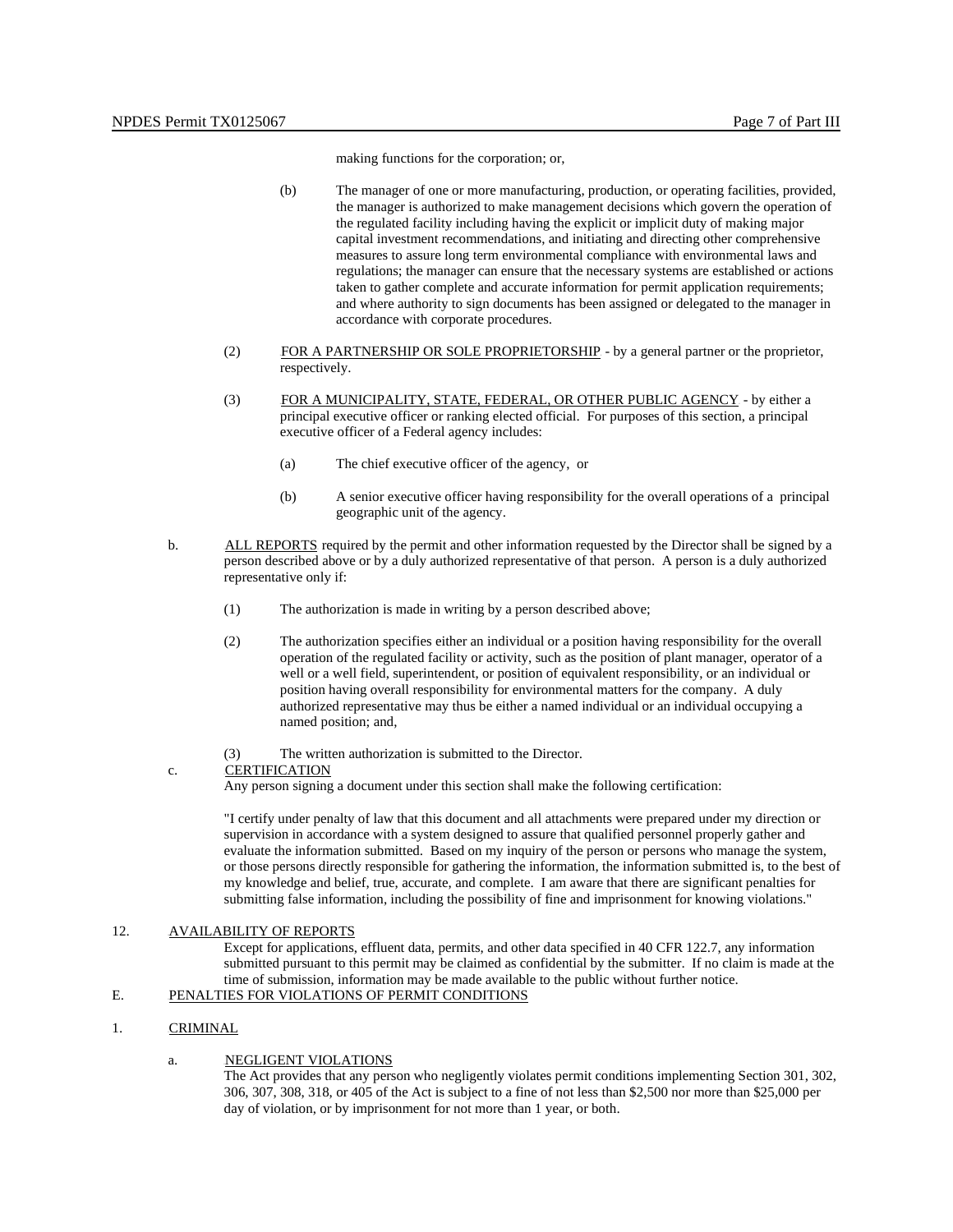#### b. KNOWING VIOLATIONS

The Act provides that any person who knowingly violates permit conditions implementing Sections 301, 302, 306, 307, 308, 318, or 405 of the Act is subject to a fine of not less than \$5,000 nor more than \$50,000 per day of violation, or by imprisonment for not more than 3 years, or both.

#### c. KNOWING ENDANGERMENT

The Act provides that any person who knowingly violates permit conditions implementing Sections 301, 302, 303, 306, 307, 308, 318, or 405 of the Act and who knows at that time that he is placing another person in imminent danger of death or serious bodily injury is subject to a fine of not more than \$250,000, or by imprisonment for not more than 15 years, or both.

## d. FALSE STATEMENTS

The Act provides that any person who knowingly makes any false material statement, representation, or certification in any application, record, report, plan, or other document filed or required to be maintained under the Act or who knowingly falsifies, tampers with, or renders inaccurate, any monitoring device or method required to be maintained under the Act, shall upon conviction, be punished by a fine of not more than \$10,000, or by imprisonment for not more than 2 years, or by both. If a conviction of a person is for a violation committed after a first conviction of such person under this paragraph, punishment shall be by a fine of not more than \$20,000 per day of violation, or by imprisonment of not more than 4 years, or by both. (See Section 309.c.4 of the Clean Water Act)

### 2. CIVIL PENALTIES

The Act provides that any person who violates a permit condition implementing Sections 301, 302, 306, 307, 308, 318, or 405 of the Act is subject to a civil penalty not to exceed \$27,500 per day for each violation.

### 3. ADMINISTRATIVE PENALTIES

The Act provides that any person who violates a permit condition implementing Sections 301, 302, 306, 307, 308, 318, or 405 of the Act is subject to an administrative penalty, as follows:

### a. CLASS I PENALTY

Not to exceed \$16,000 per violation nor shall the maximum amount exceed \$37,500.

#### b. CLASS II PENALTY

Not to exceed \$16,000 per day for each day during which the violation continues nor shall the maximum amount exceed \$177,500.

## F. DEFINITIONS

All definitions contained in Section 502 of the Act shall apply to this permit and are incorporated herein by reference. Unless otherwise specified in this permit, additional definitions of words or phrases used in this permit are as follows:

- 1. ACT means the Clean Water Act (33 U.S.C. 1251 et. seq.), as amended.
- 2. ADMINISTRATOR means the Administrator of the U.S. Environmental Protection Agency.
- 3. APPLICABLE EFFLUENT STANDARDS AND LIMITATIONS means all state and Federal effluent standards and limitations to which a discharge is subject under the Act, including, but not limited to, effluent limitations, standards or performance, toxic effluent standards and prohibitions, and pretreatment standards.
- 4. APPLICABLE WATER QUALITY STANDARDS means all water quality standards to which a discharge is subject under the Act.
- 5. BYPASS means the intentional diversion of waste streams from any portion of a treatment facility.
- 6. DAILY DISCHARGE means the discharge of a pollutant measured during a calendar day or any 24-hour period that reasonably represents the calendar day for purposes of sampling. For pollutants with limitations expressed in terms of mass, the "daily discharge" is calculated as the total mass of the pollutant discharged over the sampling day. For pollutants with limitations expressed in other units of measurement, the "daily discharge" is calculated as the average measurement of the pollutant over the sampling day. "Daily discharge" determination of concentration made using a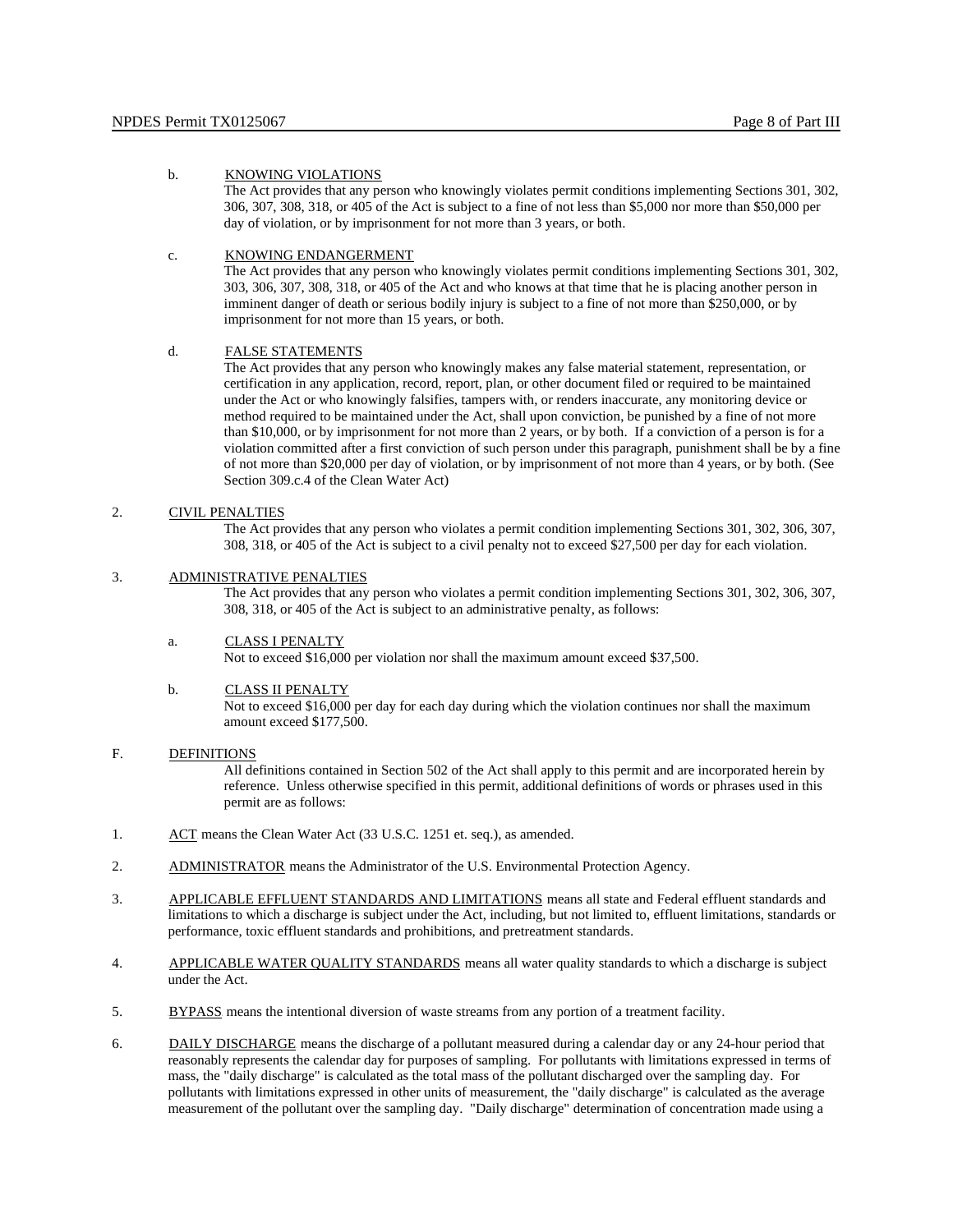composite sample shall be the concentration of the composite sample. When grab samples are used, the "daily discharge" determination of concentration shall be arithmetic average (weighted by flow value) of all samples collected during that sampling day.

- 7. DAILY MAXIMUM discharge limitation means the highest allowable "daily discharge" during the calendar month.
- 8. DIRECTOR means the U.S. Environmental Protection Agency Regional Administrator or an authorized representative.
- 9. ENVIRONMENTAL PROTECTION AGENCY means the U.S. Environmental Protection Agency.
- 10. GRAB SAMPLE means an individual sample collected in less than 15 minutes.
- 11. INDUSTRIAL USER means a nondomestic discharger, as identified in 40 CFR 403, introducing pollutants to a publicly owned treatment works.
- 12. MONTHLY AVERAGE (also known as DAILY AVERAGE) discharge limitations means the highest allowable average of "daily discharge(s)" over a calendar month, calculated as the sum of all "daily discharge(s)" measured during a calendar month divided by the number of "daily discharge(s)" measured during that month. When the permit establishes daily average concentration effluent limitations or conditions, the daily average concentration means the arithmetic average (weighted by flow) of all "daily discharge(s)" of concentration determined during the calendar month where  $C =$  daily concentration,  $F =$  daily flow, and  $n =$  number of daily samples; daily average discharge  $=$  $C_1F_1 + C_2F_2 + ... + C_nF_n$

 $F_1 + F_2 + ... + F_n$ 

- 13. NATIONAL POLLUTANT DISCHARGE ELIMINATION SYSTEM means the national program for issuing, modifying, revoking and reissuing, terminating, monitoring and enforcing permits, and imposing and enforcing pretreatment requirements, under Sections 307, 318, 402, and 405 of the Act.
- 14. SEVERE PROPERTY DAMAGE means substantial physical damage to property, damage to the treatment facilities which causes them to become inoperable, or substantial and permanent loss of natural resources which can reasonably be expected to occur in the absence of a bypass. Severe property damage does not mean economic loss caused by delays in production.
- 15. SEWAGE SLUDGE means the solids, residues, and precipitates separated from or created in sewage by the unit processes of a publicly owned treatment works. Sewage as used in this definition means any wastes, including wastes from humans, households, commercial establishments, industries, and storm water runoff that are discharged to or otherwise enter a publicly owned treatment works.
- 16. TREATMENT WORKS means any devices and systems used in the storage, treatment, recycling and reclamation of municipal sewage and industrial wastes of a liquid nature to implement Section 201 of the Act, or necessary to recycle or reuse water at the most economical cost over the estimated life of the works, including intercepting sewers, sewage collection systems, pumping, power and other equipment, and their appurtenances, extension, improvement, remodeling, additions, and alterations thereof.
- 17. UPSET means an exceptional incident in which there is unintentional and temporary noncompliance with technologybased permit effluent limitations because of factors beyond the reasonable control of the permittee. An upset does not include noncompliance to the extent caused by operational error, improperly designed treatment facilities, inadequate treatment facilities, lack of preventive maintenance, or careless or improper operation.
- 18. FOR FECAL COLIFORM BACTERIA, a sample consists of one effluent grab portion collected during a 24-hour period at peak loads.
- 19. The term "MGD." shall mean million gallons per day.
- 20. The term " $mg/L$ " shall mean milligrams per liter or parts per million (ppm).
- 21. The term " $\mu$ g/L" shall mean micrograms per liter or parts per billion (ppb).